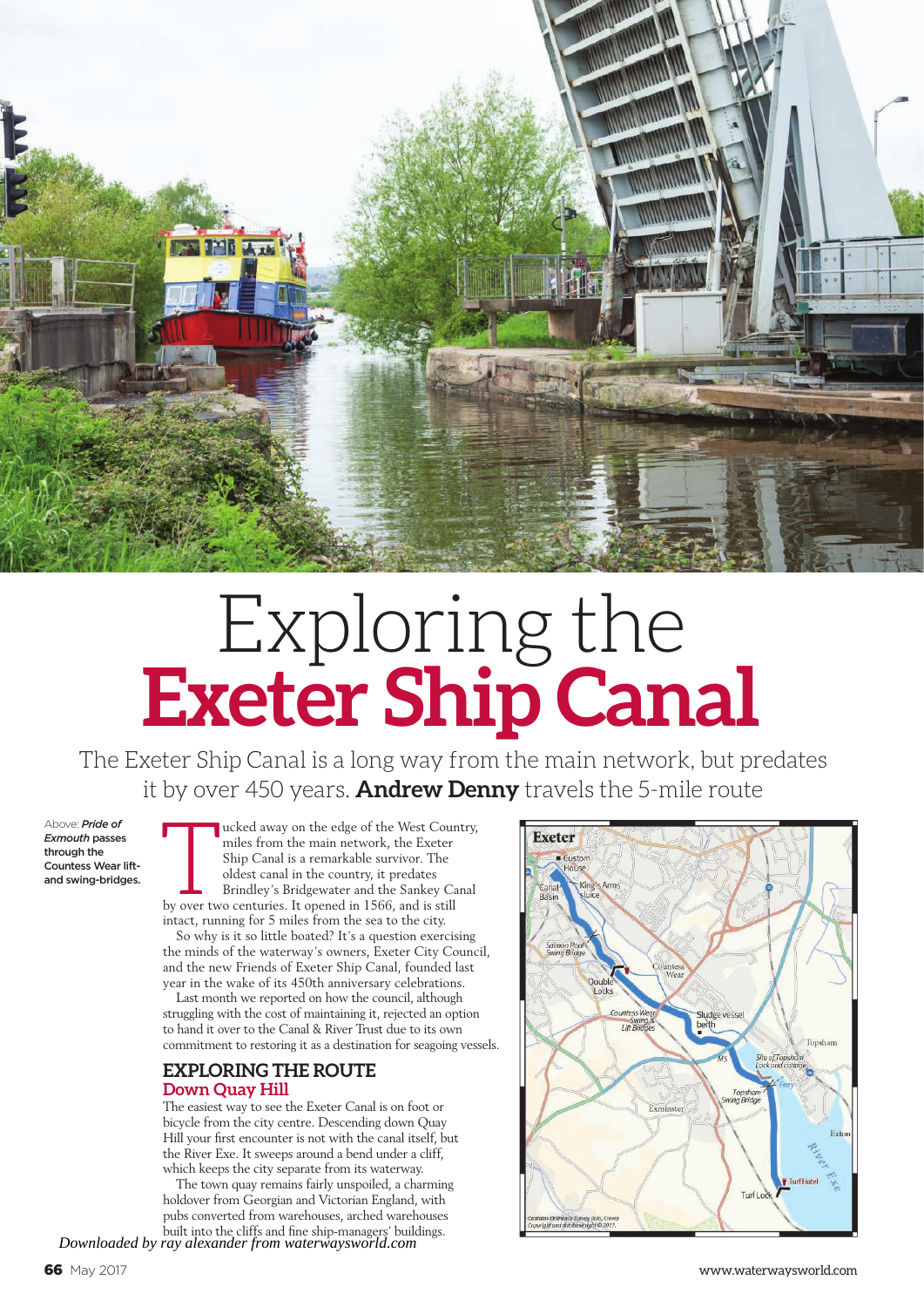

The glorious showpiece is Custom House, an immaculate mansion built in 1681 and once the town's most important building at a time when government revenues largley came from customs tariffs. It is now a fascinating museum to the industry of its time.

To reach the canal itself, you'll have to cross the river – either by the modern footbridge of 1988 or (in summer) Butt's Ferry, a quaint chain ferry whose origins go back 800 years and which is still run on behalf of the council.

#### **Canal basin**

At Exeter Basin, the canal proper begins. While a few old buildings remain, it's no longer a dramatic Victorian stage set, like, say, Gloucester Docks. New residential developments in a pastiche warehouse-style nestle among the remaining old buildings, which have found modern uses as antique shops, studios, restaurants and cafés. There's also a watersports shop that feeds the popular canoeing, rowing and kayaking centres, which make up most of the boat traffic on the canal.

Seeing small yachts and assorted paddleboats here, it's hard to imagine that this was once a major inland port. The old quays were widely known in the 1970s through the TV series *The Onedin Line*, and as late as the 1960s oil was delivered here in 300-ton coaster tankers.

Now the boats are greatly outnumbered by the cyclists, and the towpath is a major commuting route to the village suburbs of Topsham and Exminster.

The first road swing-bridge comes half a mile from the basin. The second landmark is a further half-mile on, at Double Locks. The name is a misnomer – it's only a single lock, but a very large one. Indeed, it's perhaps unique on the waterways, with a lock chamber that is at least as wide as the main channel.

But Double Locks is probably better known to locals as the name of the adjacent pub. This is one of the canal's glories, a sprawling building dating back to the building of the lock itself in 1827, and hugely popular in summer.

#### **Twin bridges**

The towpath continues, on both sides, down to a second unique landmark – the twin bridges of

Above: Topsham Lock Cottage. The lock, now derelict, was built at the insistence of the operators of Topsham Quay to provide access for their cargo to reach Exeter. The pretty cottage is rented out in the winter and operated as a café in the summer.

Below left: The Turf Hotel at Turf Lock marks the entrance to the canal. Below right: The M5 motorway bridge is the only permanent obstruction, but it is tall enough for all but the biggest sailing masts.

## DISCOVER **Exeter Ship Canal**

### HISTORY

The origins of the Exeter, Britain's first modern canal (in the sense of a waterway complete with pound locks), goes back to the rivalries of mediaeval times, and particularly the wool trade.

The River Exe was navigable to Exeter, at least at high tide, until 1284. It was in this year that the citizens of Topsham, a couple of miles downstream of the town, built the first weir across the river to divert trade to their own port. Over 200 years of competition followed before Exeter gained permission for the first short canal, bypassing its rival.

In 1563, an early engineer, John Trew of Glamorganshire, was engaged to build a canal that would run alongside the river and rejoin it below the weirs. This first canal was completed by 1566 at a cost of £5,000 – a sum raised by the City Corporation of the time. The city paid, and has owned it ever since.

Trew built a quay beneath the city walls, a new weir just downstream to raise water levels, and a new entrance lock: the King's Sluice. There was no canal basin as it is now. This initial canal, only 2 miles long, ran down to Matford Brook, just below the area still known as Countess Wear. Here it rejoined the river, bypassing Topsham's own obstructions. The canal also included three locks with vertical guillotine sluice gates, and a single pair of gates at the seaward end.

A century later the canal was dredged, widened, deepened, and extended a further half-mile downstream to a sea lock.

The barge canal had become a ship canal, and on its back, Exeter became the fourth largest port in England.

From 1700 the canal was deepened and widened still further. Trew's three guillotine locks were replaced by what became the huge 'Double Locks' that allowed large ships to pass.

DCKS" that allowed large ships to patch.<br>In 1821 Thomas Telford proposed that the canal should be extended a further 2 miles down the estuary to Turf, deepened to 14ft and with a full ship basin built at the city end.

This final canal opened in 1827 and the basin in 1830. The burghers of Topsham, fearing they would be even more isolated, sponsored an Act to insist on a side lock from the river to the canal, opposite the old port. This was finished by September 1832. Little used from the start, it still stands, derelict, as a testament to old port rivalries.

Trade on the canal quickly declined with the coming of the railways. Yet occasional commercial traffic continued into the 1960s. The last working boats carried sewage sludge which was dumped out at sea until this practice was banned in 1997.



*Downloaded by ray alexander from waterwaysworld.com*